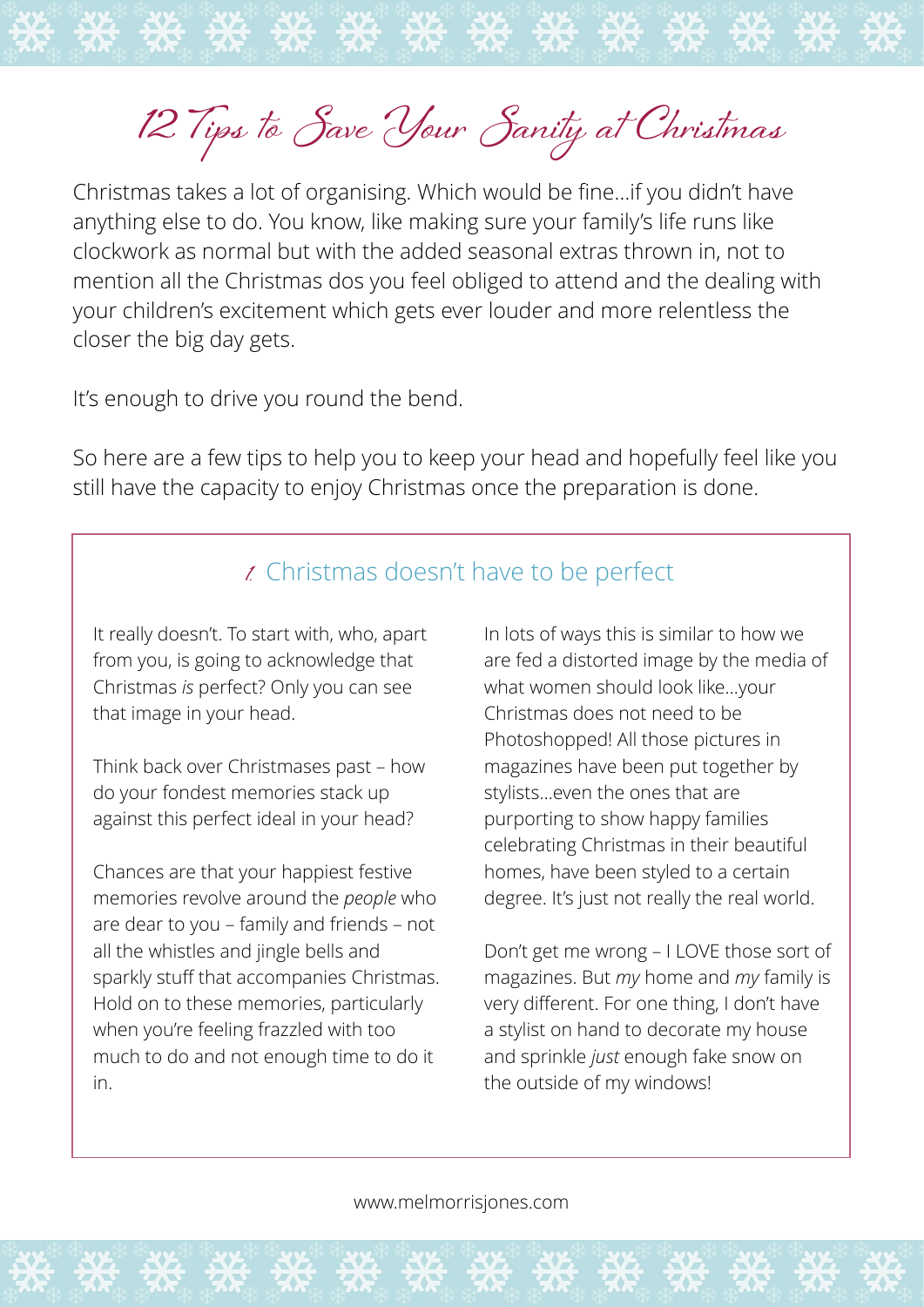### **2.** Sniff lavender

To help you to regain an element of calm and presence (not presents!) carry a little lavender bag around with you to whip out and sniff in stress emergencies!

Or add a few drops of lavender essential oil to a tissue and keep that in your pocket for a quick sniff when you need it. Lavender oil is easy to find and cheap, I get mine from Wilkos for £1.25 for a little 10ml bottle which lasts for ages.

I put a few drops on my pillow every night to help me relax at bedtime too…highly recommended to help you drift off.

#### **3.** Be open and honest with people

I can guarantee that you are not the only person you know who is feeling under pressure at this time of year. Whether it's financial pressure, family pressure or time pressure there will always be other people in your immediate circle who are feeling the same.

Have a conversation about it. If there's one thing I've learned recently it's how having the courage to show your own vulnerabilities gives other people permission to show theirs.

Take courage. Be brave. Bring it out into the open.

You'll find this will strengthen relationships, forge trust and deepen friendships. Connection with other people, real connection rather than a like or a comment online, is harder to come by these days. Peeling back a layer or two is a scary thing to do but the rewards make it worthwhile.

#### **4.** Drink!

By all means indulge in a glass or two of festive spirit but this isn't what I mean! When you're even busier than normal it's even more important than normal not to get dehydrated. Keep a water bottle with you all the time and sip from it regularly. If you're not getting enough water it's going to make short tempers even

shorter and make overwhelm seem worse because your brain needs water to function clearly.

And if you have, er, overindulged a little shall we say, then the more water you can drink the quicker you will return to firing on all cylinders.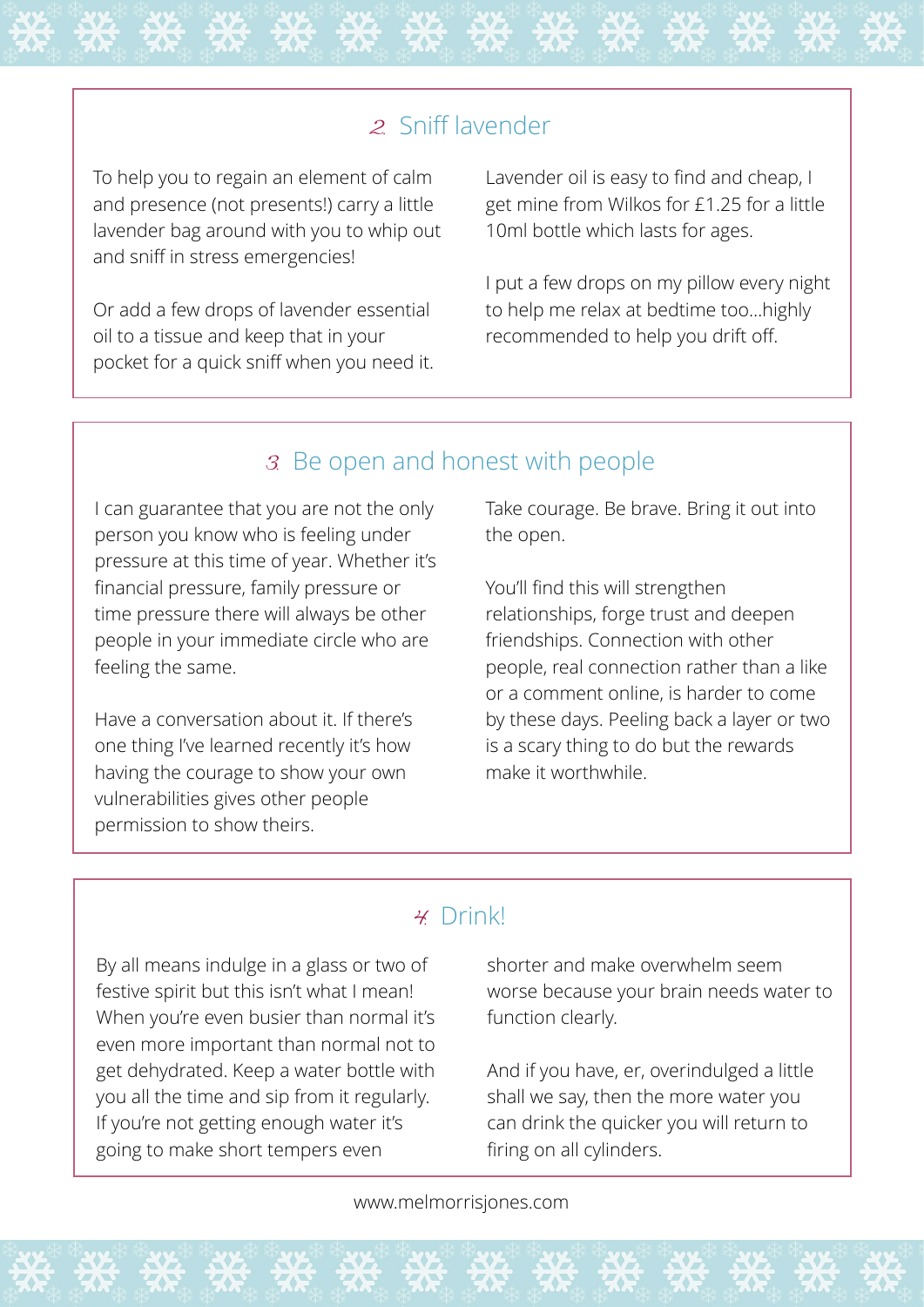## **5.** It doesn't matter if it doesn't all get done

I'm going to remind you of something. *It doesn't matter if it doesn't all get done. This is not a life or death situation.*

I think we all know this deep down, yet it gets lost every year in the frenzy. Did you get it all done last year? Or the year before that? I know I didn't. But Christmas still happened…and everyone enjoyed it.

Try not to expect too much of yourself. Us mums are driven to keep our family's lives running like clockwork, which takes up pretty much all available head space, pretty much all the time. Add Christmas into the mix on TOP of all that and you're soon into overload. We set such high standards for ourselves then beat ourselves up when we don't meet them. Listen…*You do an amazing job. You do it to the very best of your ability.*

When you're feeling stressed and overwhelmed with everything you've got to do, ask yourself a simple question. "Is this a life or death situation?" 99 times out of 100 the answer to that is No. It doesn't matter if it doesn't all get done.

Sure, in an ideal world, in that perfect vision you have, every last little detail has been attended to. But you know what? Your children won't notice or remember that you pulled the sofa out so you could vacuum underneath it – but they will remember that you spent time making gingerbread shapes with them to hang on the tree.

I know you know which is more important.

It's so easy to put pressure on ourselves over things that we think would make us feel ashamed if we were found out. The thing is, I bet that you know other people who are "hiding" exactly the same things! Like only dusting the skirting boards when you've got someone coming round. Like making sure you use the clean mugs (the ones without the brown tea and coffee stains in the bottom) when you're offering guests a cuppa. Like vacuuming under the sofa.

Truth is, people appreciate reality. Especially people with children. Having a perfectly clean and tidy home *and* children is a VERY lofty ambition – regardless of how old your children are!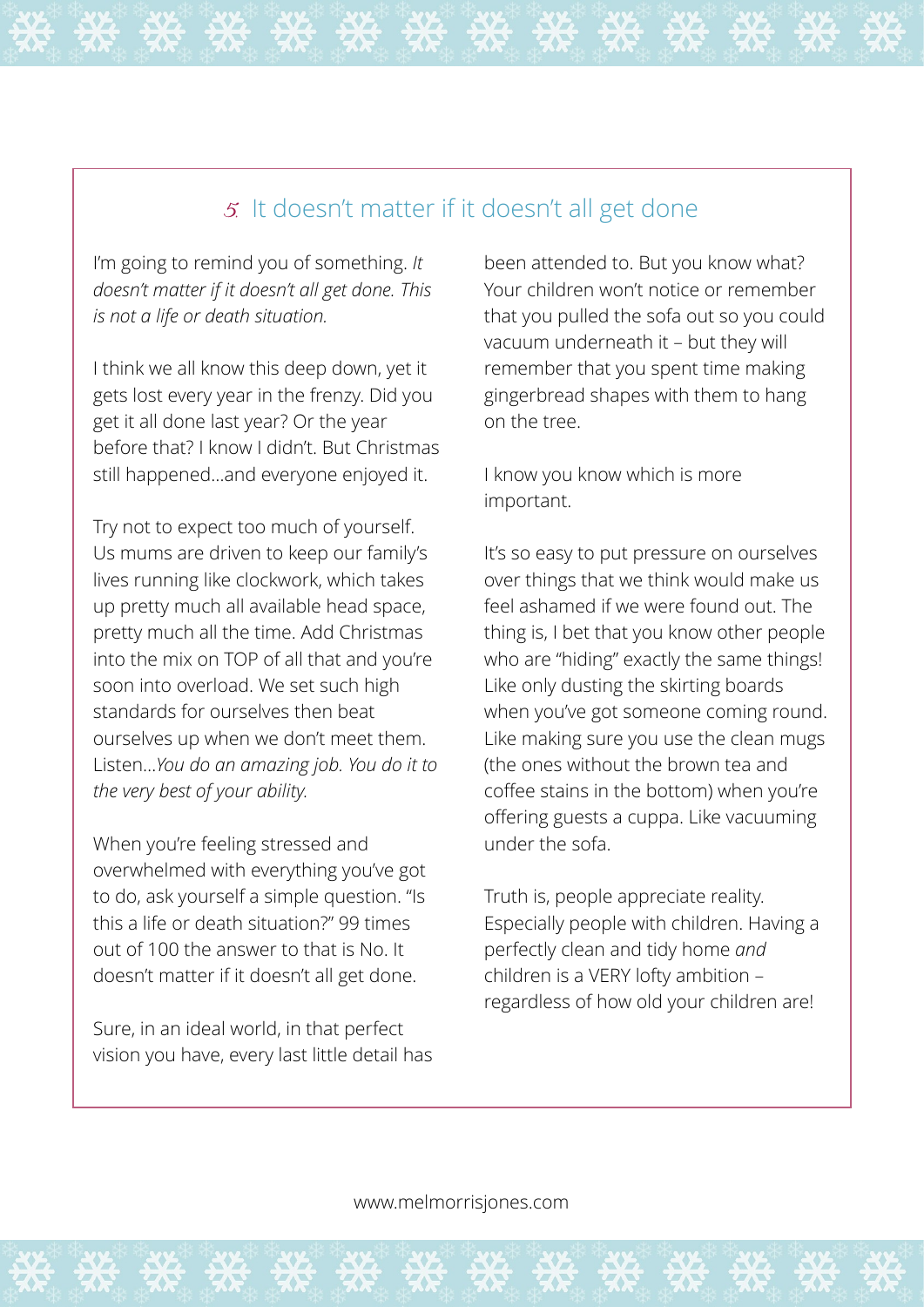#### **6.** Be you

This is something that I talk about A LOT. I really believe that being true to who you really are is one of the fundamental ways to find more fulfilment. At this time of year, when life becomes more of a whirlwind than usual, it's even more important to listen to your gut instinct.

Sometimes, you're asked if you can do something or be somewhere and your heart sinks – you really don't want to. All you actually want to do is go to bed… every fibre of your being is saying "NO!" but because you can't come up with a valid reason that won't upset the person asking, you find yourself uttering the immortal words "OK" or "Maybe" instead.

Just because you don't have a valid excuse this does not mean that your gut feeling should be ignored. You can

graciously decline an invitation without explaining why and the world won't end.

For example, if you're invited to yet another evening out you could simply say, "Thank you so much for inviting me, that sounds like it'll be a lovely evening but I know I need to say no this time. Maybe we could arrange something for January…?"

But being true to yourself isn't just about declining invitations. It's about not giving in to expectations if they don't resonate with you.

Of course there will always be an element of compromise when other people are involved but compromise comes in all shapes and sizes…take care that you are not the only one "compromising"!

### **7.** Breathe

This is a quick little technique that you can do anytime, anywhere, to dispel the looming crazies!

Just stop for a moment and focus on breathing. Take a couple of deep breaths in through your nose and out through your mouth, squeezing out as much breath as you can on the outbreath. Close your eyes while you do it and tune in to how your body is feeling. Mentally release the tension as you breath out – visualise it all dispersing.

Simple as that. (This is really good to help kids to calm down too, if you can catch them before they've reached the complete meltdown stage!)

[www.melmorrisjones.com](http://www.melmorrisjones.com)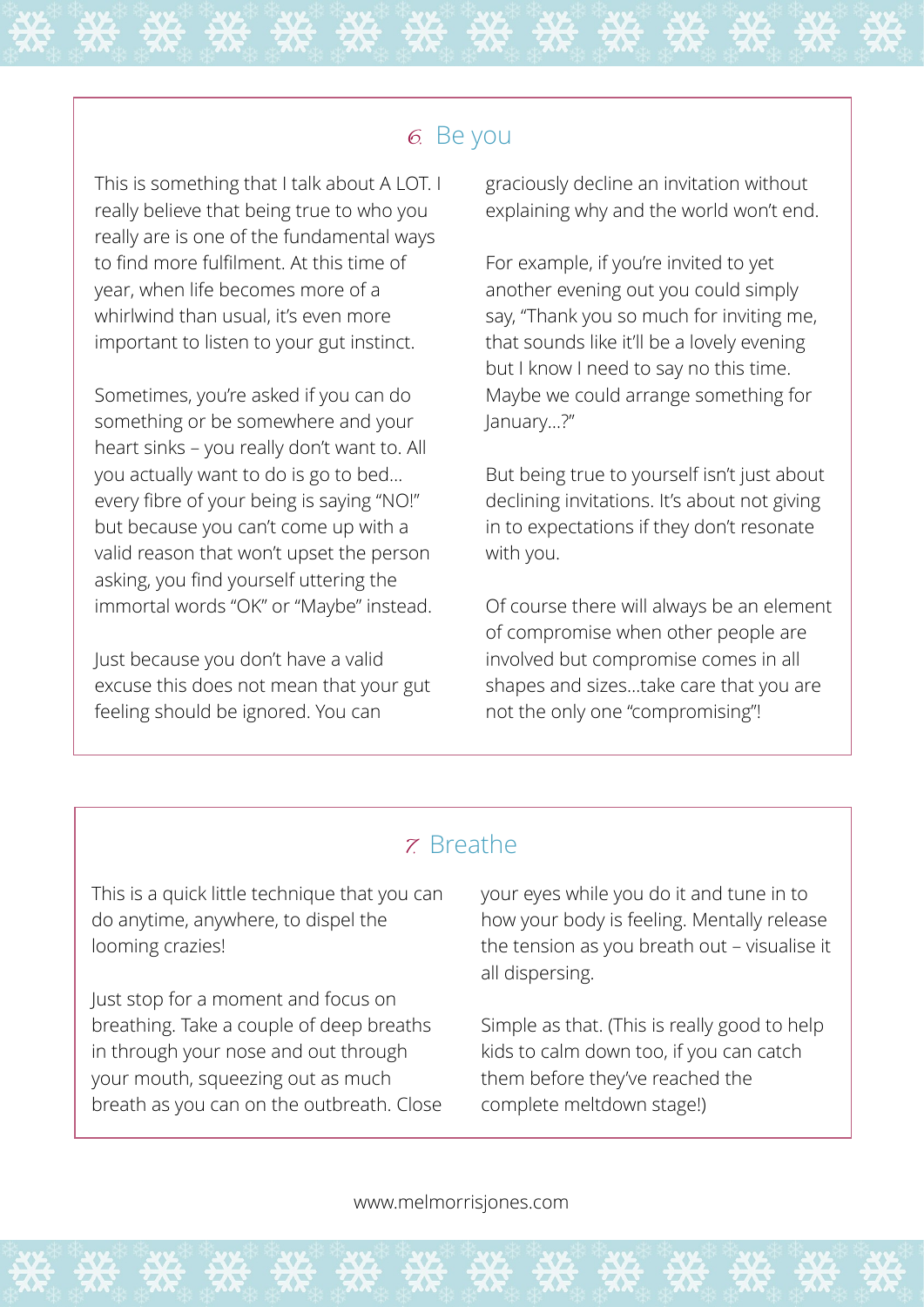## **8.** Give the gift of time

Time is one of those things that most of us mums feel like we need more of. It seems like it is always in short supply. Yet it is something that money can't buy.

We all have the same amount of time each day, it's what we fill it with that differs.

There are people in your life who would place more value on spending a couple of hours with you than any sparkly gift you could buy them.

Give them the gift of your time.

It doesn't have to be right now, when there is so much more you have to cram into your days, but let them know a specific date that you will spend time with them and honour that.

It might be taking an elderly relative out for a drive to their favourite places, reminiscing about fun times you spent together, or you could offer to look after your friend's toddler for a couple of hours so she could go to the spa.

Time is precious. It is a gift in itself.

Time is also a gift that you deserve to give yourself. This is essential all year round, but more so during the festive frenzy.

Take. Time. For. Yourself.

Give yourself the gift of a guilt free 30 minutes to sit down with a cuppa and a magazine. Park your to do lists, both those that you have actually written down and the myriad things you need to do that are whirling round your head. Leave them be, they will still be there when you return to them. Take an hour to go and soak in a bathful of bubbles. Go out for a walk on your own, even if it's just 10 minutes round the block.

Now more than ever you need to keep topping up your well in order to keep up with the pace of demands on you. Even if it's only 10 minutes, do it.

You are the lynchpin in your family's machine. If you break, it'll come to a grinding halt. Which will take a LOT longer to fix than half an hour to yourself.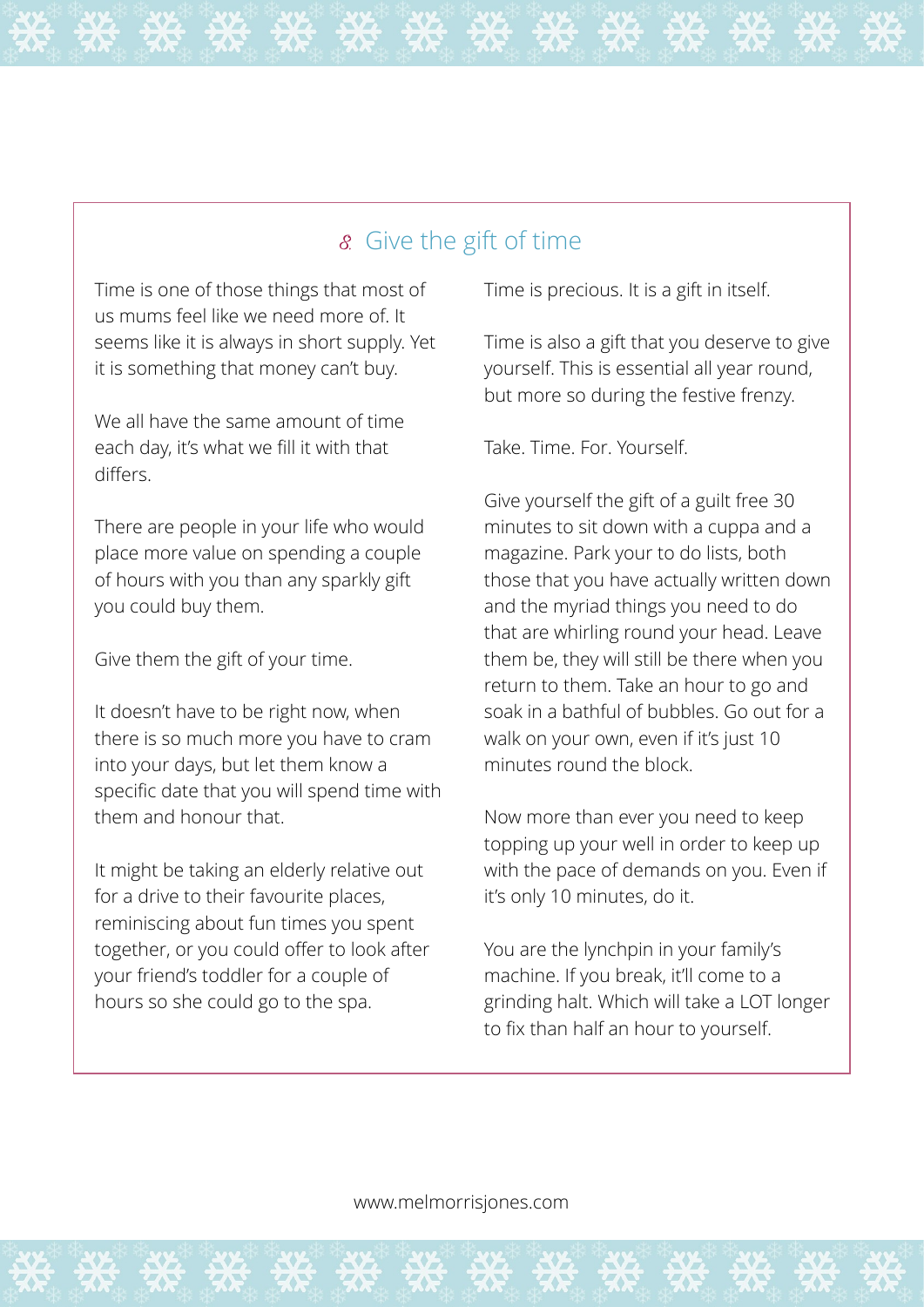# **9.** Teach your children to appreciate the simple things

This is one of my favourites because it kills two birds with one stone.

Stopping for a moment to notice little things that would normally pass you by interrupts the pattern of busyness and tunnel vision that is so prevalent at this time of year. It gives you the opportunity to be mindful for a moment, to rest briefly. Sharing these moments with your children will help them to slow down a bit too and hopefully to take in more of what's going on around them.

Notice things like marvelling at a spider's web spangled in frost or the smell of

gingerbread cooking or perhaps even a brass band playing Christmassy tunes. Use all your senses. It's all these simple things that make up the wonder of the world we live in, and if your children are anything like mine, any opportunity to prize them away from a device with a screen in order to see, hear, smell and appreciate the real world is an opportunity well worth taking.

If you do this often enough, it will become a habit that will benefit both you and your children throughout your lives. Find joy in the small things, for that is where happiness lies.

# **10.** Be grateful for what you have and for what you are able to give

Gratitude is powerful. The minute you stop striving for more and consider what you already have is when you change your mindset and change how you feel in that moment.

If you're feeling frazzled and stressed, pause and think of five things you have to be grateful for. Large or small, it doesn't matter so long as you really *feel* the gratitude. Smile with the thought of it! Breathe it in!

All that effort and striving in the hope of achieving feeling good is such hard work and comes from a place of not enough, a

place of lack. Gratitude comes from a place of abundance, which is a much more pleasant place to be. You have the choice to feel good *right now*. You don't need to wait. A mind full of gratitude has more patience, more ideas, more joy. It feels more spacious somehow not hemmed in by the mountain of tasks to do.

This spaciousness gives rise to opportunity – the opportunity to give back to those around you with your words and deeds. What a lovely way to be able to give.

[www.melmorrisjones.com](http://www.melmorrisjones.com)